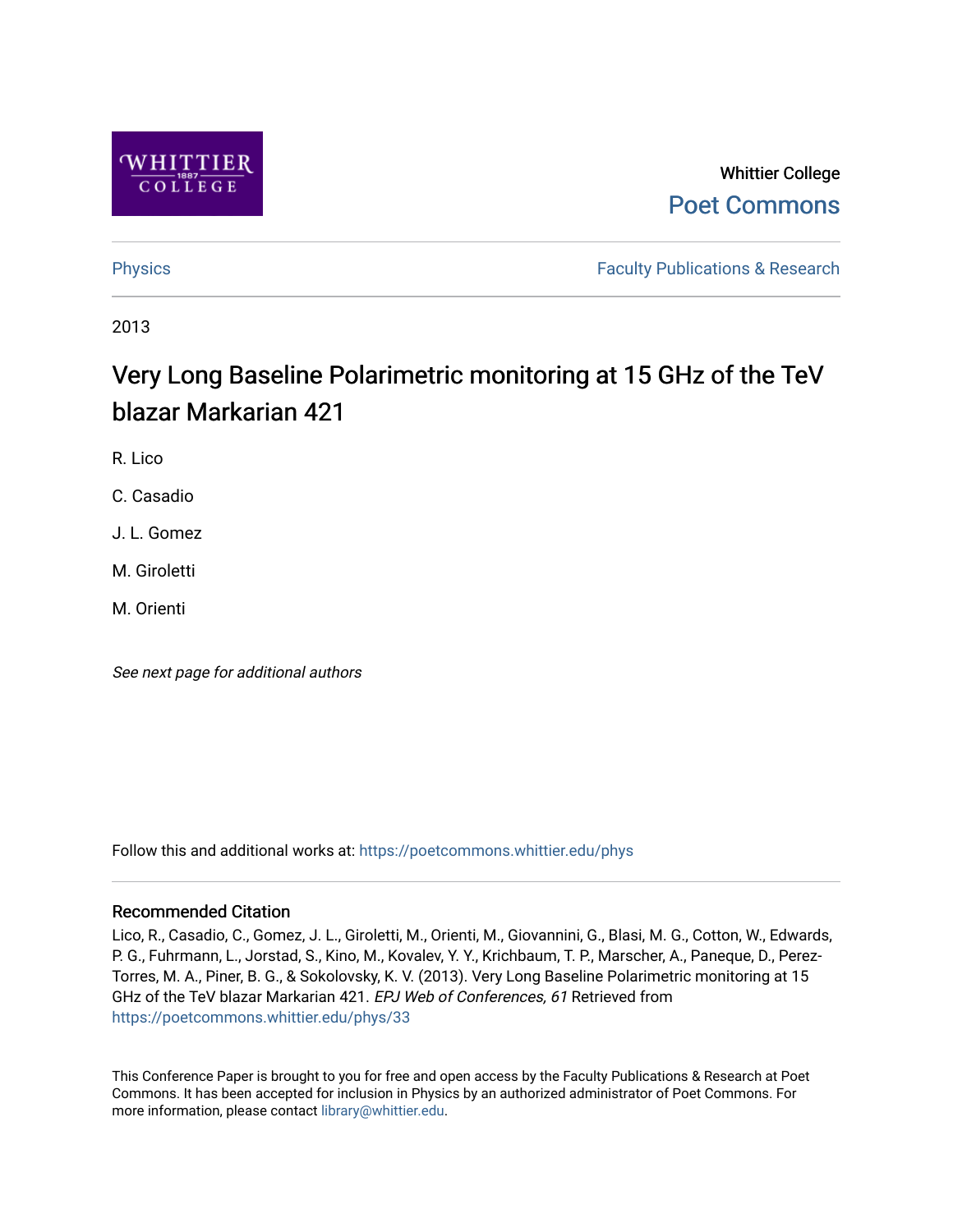### Authors

R. Lico, C. Casadio, J. L. Gomez, M. Giroletti, M. Orienti, G. Giovannini, M. G. Blasi, W. Cotton, P. G. Edwards, L. Fuhrmann, S. Jorstad, M. Kino, Y. Y. Kovalev, T. P. Krichbaum, A. Marscher, D. Paneque, M. A. Perez-Torres, B. G. Piner, and K. V. Sokolovsky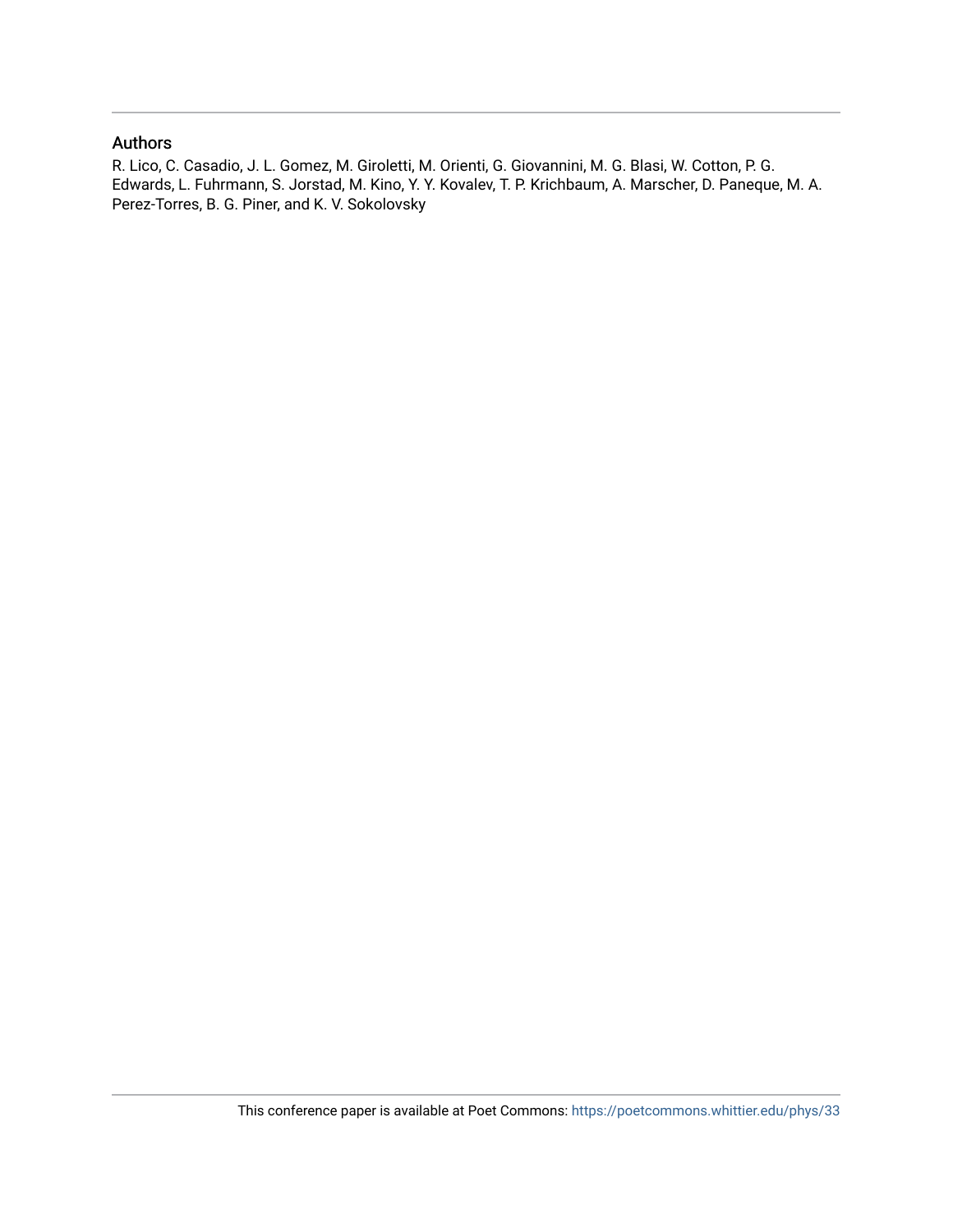# **Very Long Baseline Polarimetric monitoring at 15 GHz of the TeV blazar Markarian 421**

R. Lico<sup>1,2,a</sup>, C. Casadio<sup>3</sup>, J.L. Gómez<sup>3</sup>, M. Giroletti<sup>1</sup>, M. Orienti<sup>1,2</sup>, G. Giovannini<sup>1,2</sup>, M.G. Blasi<sup>1,2</sup>, W. Cotton<sup>4</sup>, P. G. Edwards<sup>5</sup>, L. Fuhrmann<sup>6</sup>, S. Jorstad<sup>9,10</sup>, M. Kino<sup>11</sup>, Y.Y. Kovalev<sup>7,6</sup>, T.P. Krichbaum<sup>6</sup>, A. Marscher<sup>9</sup>, D. Paneque<sup>12</sup>, M.A. Perez-Torres<sup>3</sup>, G. Piner<sup>13</sup>, and K.V. Sokolovsky<sup>7,8</sup>

<sup>1</sup> INAF Istituto di Radioastronomia, via Gobetti 101, 40129 Bologna, Italy

<sup>2</sup>Dipartimento di Astronomia, Università di Bologna, via Ranzani 1, <sup>40127</sup> Bologna, Italy

3 Instituto de Astrofísica de Andalucia, IAA-CSIC, Apdo. 3004, 18080 Granada, Spain

<sup>4</sup>National Radio Astronomy Observatory, Charlottesville, <sup>520</sup> Edgemont Road, VA 22903-2475, USA

<sup>5</sup>CSIRO Australia Telescope National Facility, Locked Bag 194, Narrabri NSW 2390, Australia

<sup>6</sup> Max-Planck-Institut für Radioastronomie, Auf dem Hügel 69, D-53121 Bonn, Germany

<sup>7</sup>Astro Space Center of Lebedev Physical Institute, Profsoyuznaya 84/32, <sup>117997</sup> Moscow, Russia

8 Sternberg Astronomical Inst., Moscow State University, Universitetskij prosp. 13, 119992 Moscow, Russia

<sup>9</sup> Institute for Astrophysical Research, Boston University, 725 Commonwealth Av. Boston, MA 02215, USA

<sup>10</sup> Astronomical Inst., St. Petersburg State University, Universitetskij Pr.28, 198504 St. Petersburg, Russia

<sup>11</sup>ISAS/JAXA, 3-1-1 Yoshinodai, 229-8510 Sagamihara, Japan

<sup>12</sup>Max-Planck-Institut für Physik, Föhringer Ring 6, D-80805 München, Germany

<sup>13</sup> Dep. of Physics and Astronomy, Whittier College, 13406 E. Philadelphia Street, Whittier, CA 90608, USA

Abstract. Thanks to high resolution radio observations it is possible to obtain a direct imaging of the innermost regions of Active Galactic Nuclei; in particular, it is possible to investigate about the jet's morphology and any proper motions, and the time evolution of physical parameters, such as flux densities and spectral index. Furthermore, with the study of the polarization properties, it is possible to obtain important information about the magnetic field structure and the emission mechanisms. In this work we present recent results about the nearby (z=0.031) TeV blazar Mrk 421. We analyzed data obtained with the Very Long Baseline Array (VLBA), both in total and polarized intensity, at twelve epochs (one observation per month from January to December 2011) at 15, 24 and 43 GHz, in the context of a broadband campaign from the radio to gamma-ray. We investigate the inner jet structure on parsec scale through the study of model-fit components for each epoch. At these frequencies the source shows a compact (about 0.13 mas, or 0.08 pc) and bright component, with a one sided jet detected out to about 10 mas. All model-fit components in the jet appear to be almost stationary during our observation period, and the spectral index is fairly flat in the core region and steepens along the jet's length. In particular, we present a preliminary study of the polarization properties for the 15 GHz dataset: we found a degree of polarization of ∼ 1% for the core region and for the C3 component, at near 1 mas from the core, we found a value of near 14%.

# **1 Introduction**

Mrk 421 (R.A.=11*<sup>h</sup>* 04*<sup>m</sup>* 27.313943*<sup>s</sup>* , Dec.=+38◦ 12′ 31.79906′′, J2000) is one of the best blazars useful to probe and to investigate the physics of the innermost regions of relativistic jets, mainly because of its proximity  $(z=0.03)$ . For this, Mrk 421 has been intensively studied throughout the entire electromagnetic spectrum, since its detection as a very high energies gamma rays (TeV) emitters in 1992 [17].

In general, the spectral energy distribution (SED) of blazars is dominated by the emission of the jet, and it consists of two separate components: a low frequency hump, due to synchrotron emission by relativistic electrons within the jet, and a high energy hump, most likely due to inverse Compton (IC) scattering of low energy photons by the same electrons. In the case of Mrk 421 the synchrotron hump peaks at soft X rays, and for this it is classified as a high-frequency peaked BL Lac object [1].

Being the emission of these peculiar objects dominated by non-thermal radiation from relativistic electrons within the jet interacting with the magnetic field, with the study of its polarization properties we can provide important information on the magnetic field structure and the emission mechanisms. Furthermore, thanks to the multi-wavelength observations, we can try to investigate on the precise location where the radiation is produced.

Here we present Very Long Baseline Array (VLBA) observations taken during 2011 at 15, 24 and 43 GHz. At

This is an Open Access article distributed under the terms of the Creative Commons Attribution License 2.0, which permits unrestricted use, distribution, and reproduction in any medium, provided the original work is properly cited.

a e-mail: rocco.lico@studio.unibo.it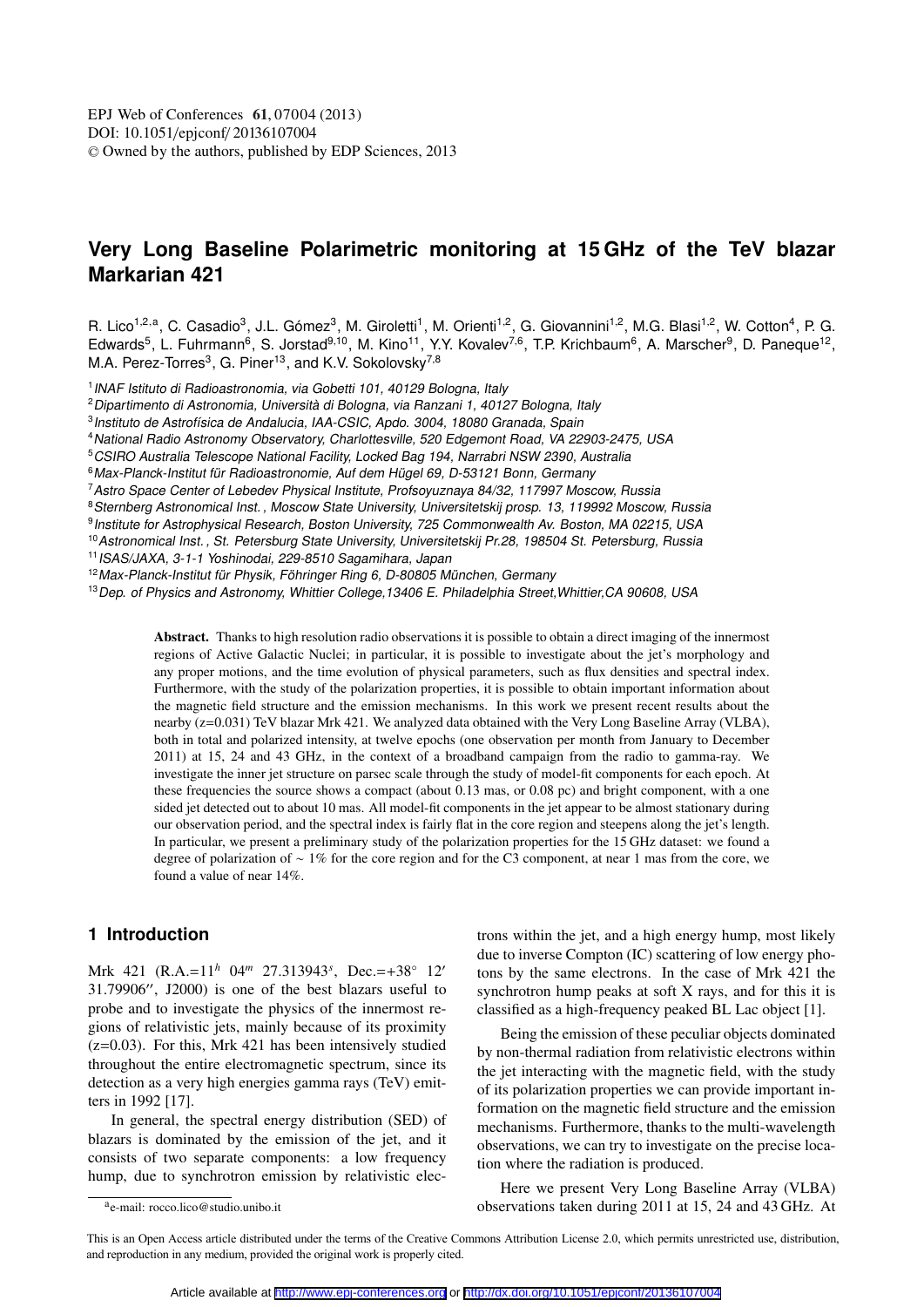

Figure 1. Images of Mrk 421 with model-fit components for the first epoch at 15 GHz (top panel), 24 GHz (central panel) and for the third epoch at 43 GHz (bottom panel). Levels are drawn at  $(-1, 1, 2, 4...)$  the lowest contour (that is at 1.0 mJy/beam for 15 and 24 GHz images and 0.65 mJy/beam for 43 GHz image) in steps of 2. The restoring beam, shown in the bottom left corner, has a value of 0.92 mas  $\times$  0.54 mas, 0.58 mas  $\times$  0.35 mas and  $0.42$  mas  $\times$  0.27 mas, respectively for 15, 24 and 43 GHz.

these frequencies, the source shows a well defined onesided jet structure aligned at a small angle with respect to the line of sight [7]. This dataset belongs to a multifrequency campaign, carried out during 2011, which involves observations also in the sub-mm (SMA), optical/IR (GASP), UV/X-ray (Swift, RXTE, MAXI), and  $\gamma$  rays (Fermi-LAT, MAGIC, VERITAS).

In two previous works we presented the complete analysis of observations in total intensity for 15 and 24 GHz data [11] and for 43 GHz data [2]; we constrained with great accuracy some physical parameters as the Doppler factor (in the radio emission region we found  $\delta_r \sim 3$ , while in the high-energy emission region we found  $\delta_{he} \sim 14$ ), the viewing angle ( $2^\circ < \theta < 5^\circ$ ), apparent speeds and the brightness temperature ( $T_{\text{B, var}} \sim 2.1 \times 10^{10} \text{ K}$ ).

In this work we present the preliminary analysis of the observations in polarized intensity at 15 GHz, confirming and determining with great accuracy some physical parameters (e.g. the degree of polarization and the absolute orientation of the electric vector position angles (EVPAs)) and obtaining some useful information on the magnetic field morphology.

To determine the absolute orientation of EVPAs we use the method developed by Leppanen et al. in 1995 [10], based on the instrumental polarization parameters (the so called D-terms), that provide an independent way to calibrate the absolute right-left (R-L) circular polarization phase offset with respect the usual method that consists in the comparison of VLBA and Jansky Very Large Array (VLA) polarimetry. As in previous works (e.g. [8]) we confirm the validity and the great accuracy of this method.

# **2 Observations**

This dataset for Mrk 421 was produced with VLBA, with one observation per month during the entire 2011, at three frequencies: 15, 24 and 43 GHz. Observations were carried out both in total and polarized intensity (in right and left circular polarization). All technical details about the observations can be found in [11] (for 15 GHz and 24 GHz data) and in [2] (for 43 GHz data). For the calibration process we used AIPS [9] while the cleaned and final images were produced with DIFMAP [18] and IDL.

#### **2.1 Methods for the polarization analysis**

The D-terms parameters were determined with the task LPCAL in AIPS. To determine all the polarization parameters (e.g. EVPAs orientation and polarization percentage) and the relative EVPAs rotations by comparing the antenna tables, we used IDL routines developed by J.L. Gómez. We also observed the source J1310+3220 used as calibrator for the polarization percentage and for the determination of the absolute EVPAs orientation.

To obtain the absolute orientation for the EVPAs (third column in table 1) we used the D-terms method, that consists in the comparison of the D-terms for each antenna in consecutive epochs, obtaining the relative rotation (fourth column in table 1) both in right (R) and Left (L) circular polarization.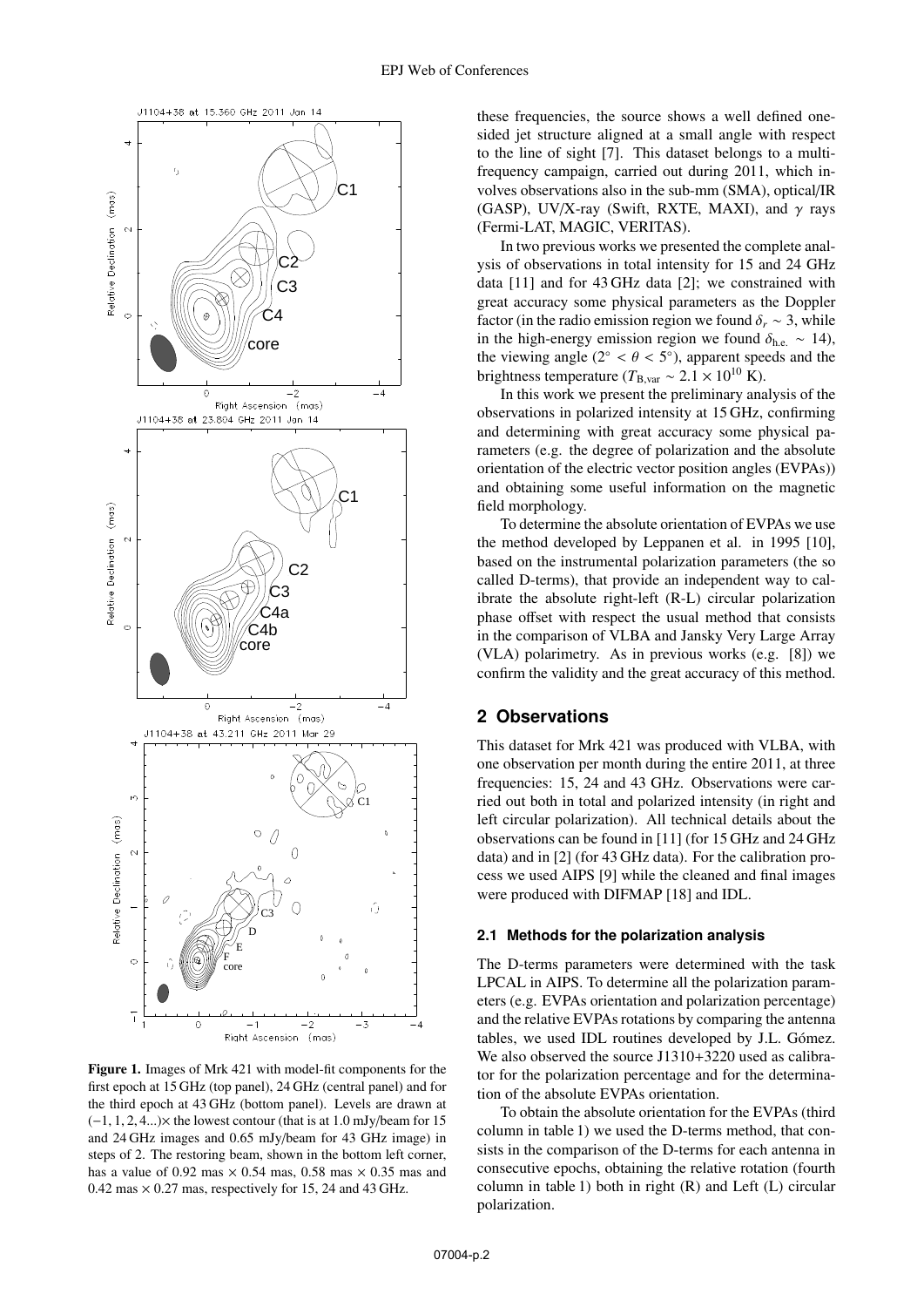

Figure 2. Polarization image at 15 GHz for the first observing epoch. White sticks represent the absolute orientation of the EV-PAs and the contours show the total intensity. The peak in the linear polarized intensity is at 4.52 mJy/beam and the noise is the 17% of the polarization peak. The beam size is 1.04 mas  $\times$ 0.66 mas.

After the determination of the relative rotations, it is enough to set the absolute EVPA calibration just for one epoch, by the comparison with a VLA observation (values in boldface in the third column in table 1); then we obtain the absolute rotation for all the EVPAs by applying the relative rotations obtained by the D-terms. In practice, after having fixed a value in the third column by the comparison with VLA, then any other value is obtained by summing the previous value in the same column, and the relative rotation for the same epoch in the fourth column. At 15 GHz we have three VLA measurements taken during 2011 (*http* : //www.*aoc*.*nrao*.*edu*/ ∼ *sm*y*ers*/*e*v*lapolcal*/*polcal*\_*master*.*html*), so it has been possible to make two cross checks. We found an agreement, between the two methods, within 5 deg.

#### **3 Results and discussion**

#### **3.1 Images**

In Fig. 1 we show three images of Mrk 421 at 15, 24 and 43 GHz respectively. We can clearly identify a welldefined and collimated one-sided jet structure, emerging from a compact nuclear region (this is the typical structure of a BL Lac object [5]), that extends for about 4.5 mas  $(2.67 \text{ pc})^1$ , showing a position angle (PA) of about −35◦ (measured from North through East). This morphology also agrees with the results of other studies of similar angular resolution (e.g. [13]).



Figure 3. Evolution of the degree of polarization with time, at 15 GHz, for the core region (upper panel) and for the C3 modelfit component at ∼ 1 mas from the core (lower panel).

In Fig. 1 we also show the components of the modelfit performed in DIFMAP; they are numbered in ascending order from the outermost to the innermost one. Because of the higher resolution achieved with the increase of the frequency, at 43 GHz we have a larger number of components with respect to the 15 and 24 GHz data. For all details about the complete model-fit analysis on this dataset see [11] and [2].

In Fig. 2 we show the polarization map for the first observing epoch at 15 GHz, produced with DIFMAP and IDL. White sticks represent the absolute orientation of the EVPAs and the contours show the total intensity. The peak in the linear polarized intensity is at 4.52 mJy/beam, and it is not coincident with the total intensity peak, but it lies in the jet. In the image the noise is at the 17% of the polarization peak.

#### **3.2 Polarization properties at 15 GHz**

With the total intensity analysis we found that all the model-fit components appear to be essentially stationary, only in some cases they show subluminal motion. This finding strengthens early results on this topic (e.g.[6, 15, 16]), which are quite surprising for a TeV blazar. For the discussion on this topic see [11] [2].

Here we make use of the same model-fit components to study the evolution of some important polarization pa-

 $1$  mas corresponds to 0.59 pc.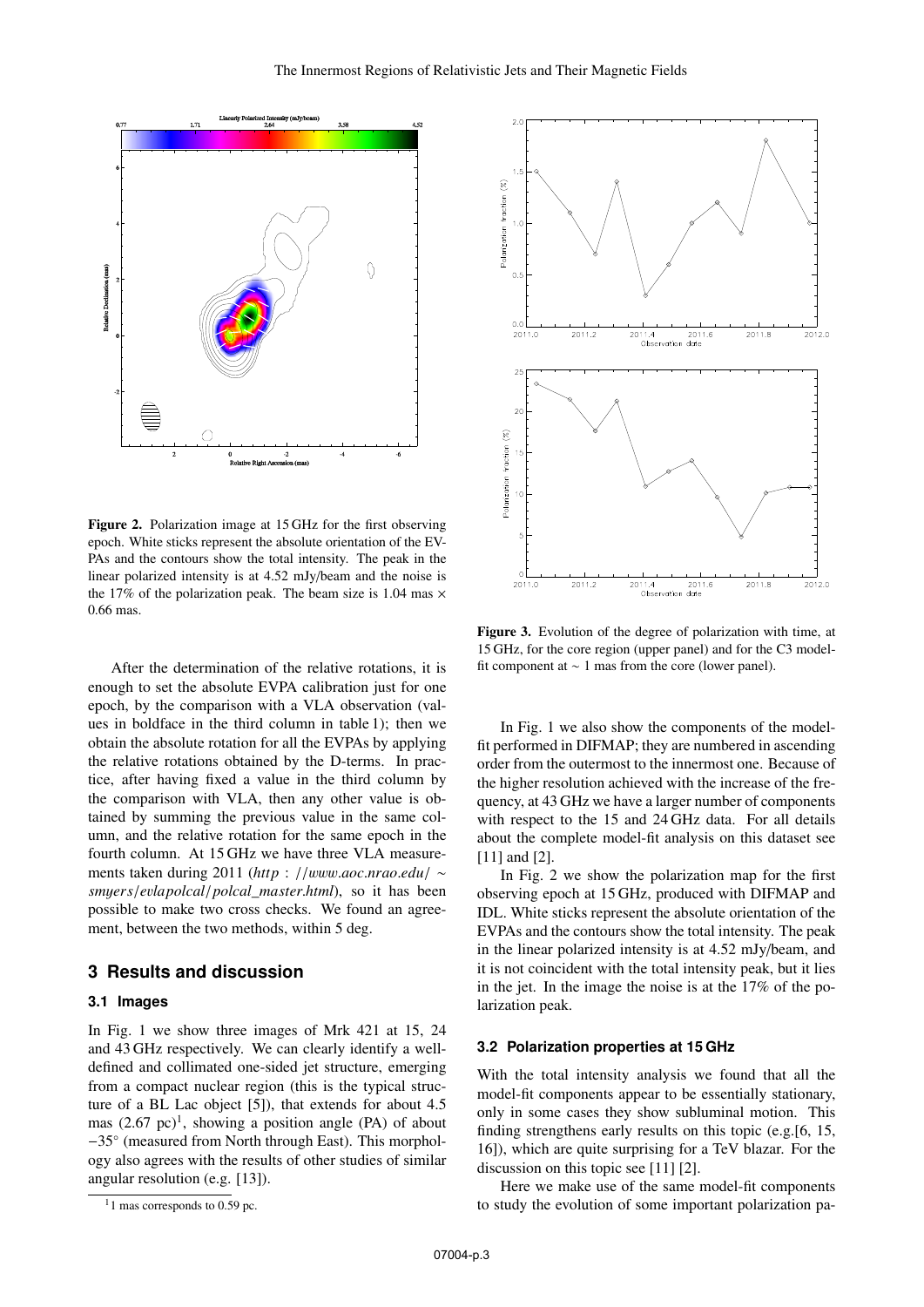Table 1. In the following table there are the final EVPAs rotations (third column). Numbers in boldface refer to the comparison with VLA values. In the fourth column there are the relative rotations obtained by comparing antenna tables for consecutive epochs.

| Epoch          | <b>MJD</b> | Final $\Lambda$ | $AD-Terms$     | Reference |
|----------------|------------|-----------------|----------------|-----------|
| year/month/day |            | $(\text{deg})$  | $(\text{deg})$ | antenna   |
| 2011/01/14     | 55575      | $-21.7$         |                | PT        |
| 2011/02/25     | 55617      | $-21.7$         | 0              | PТ        |
| 2011/03/29     | 55649      | $-21.7$         | 0              | PТ        |
| 2011/04/25     | 55675      | $-21.7$         | $\Omega$       | PT        |
| 2011/05/31     | 55712      | $-21.7$         | $\Omega$       | PT        |
| 2011/06/29     | 55741      | 22.2            | 45             | OV        |
| 2011/07/28     | 55770      | 22.2            | $\Omega$       | OV        |
| 2011/08/29     | 55802      | 85.2            | 63             | KP        |
| 2011/09/28     | 55832      | 157.2           | 72             | PT        |
| 2011/10/29     | 55863      | 157.2           | 0              | PТ        |
| 2011/11/28     | 55893      | 25.5            | 45             | OV        |
| 2011/12/23     | 55918      | 70.5            | -45            | PT        |

rameters. We just present a partial analysis for the core and for the C3 component. In these observations, components outer than C3 are too faint to be detected in polarized emission. For the core region we found a mean degree of polarization of  $\sim 1\%$  (see upper panel in Fig. 3), while for the C3 model-fit component, located at near 1 mas from the core, we found a mean degree of polarization of ∼ 14% (see lower panel in Fig. 3). This increase in the degree of polarization outward the jet seems to be a common feature in blazars [12]. The trend that we found for Mrk 421 in this work is in good agreement with previous studies (e.g.  $[14]$ ).

We also show the final EVPAs plot for the core region and for the C3 component in Fig. 4. For the core region, during one year period (2011), we found that the EVPAs varies between two main states: orthogonal and parallel orientation with respect the jet axis. These are known to be the two common polarization states for the core region for this peculiar source [3]. This result is in agreement with other works (e.g. [14, 16]). An interpretation of these EVPAs changes could be that they are associated to some activity which involves the propagation of a shock, but no new components and no significant motion were detected in total intensity images. In a forthcoming paper we will present the complete analysis of the whole dataset, giving additional details and a more accurate interpretation of this behavior.

For the C3 component, located at about 1 mas from the core region, we found that EVPAs are orthogonal to the jet for the entire observation period. This implies a magnetic field parallel to the jet direction. Piner et al. in 2010 [16] found similar results for a component located at near the same distance from the core. No corrections for Faraday rotation are applied in this preliminary analysis.

#### **3.3 Conclusions**

In this work we presented a partial polarization analysis of a multi-frequency (15, 24 and 43 GHz) dataset obtained



Figure 4. Evolution of the EVPAs orientation with time, at 15 GHz, for the core region (upper panel) and for the C3 modelfit component at ∼ 1 mas from the core (lower panel).

with VLBA throughout the entire 2011. In two previous works ([11] and [2]) we presented the complete total intensity analysis, in which we investigated the inner jet structure on parsec scales through the study of model-fit components for each epoch. We found that all these Gaussian components in the jet appear to be almost stationary during the entire observation period, and we estimate a different jet velocity for the radio and the high-energy emission regions, such that the respective Doppler factors are  $\delta_r \sim 3$ and  $\delta_{h.e.} \sim 14$ .

Here we presented a preliminary polarization analysis for the 15 GHz dataset. For the core region we found a degree of fractional polarization of ∼ 1% while for the C3 model-fit component, located at about 1 mas from the core, we found value of ∼ 14%.

Furthermore, for the core region we found swinging EVPAs between two main states (orthogonal or parallel to the jet), while for the C3 component EVPAs are almost perpendicular to the jet axis for the entire observation period. Both these results, fractional polarization values and EVPAs orientation, are in good agreement with previous works [14, 16]. The complete study of polarization for the whole multi-frequency dataset, with all details about the d-terms method, will be presented in a forthcoming paper.